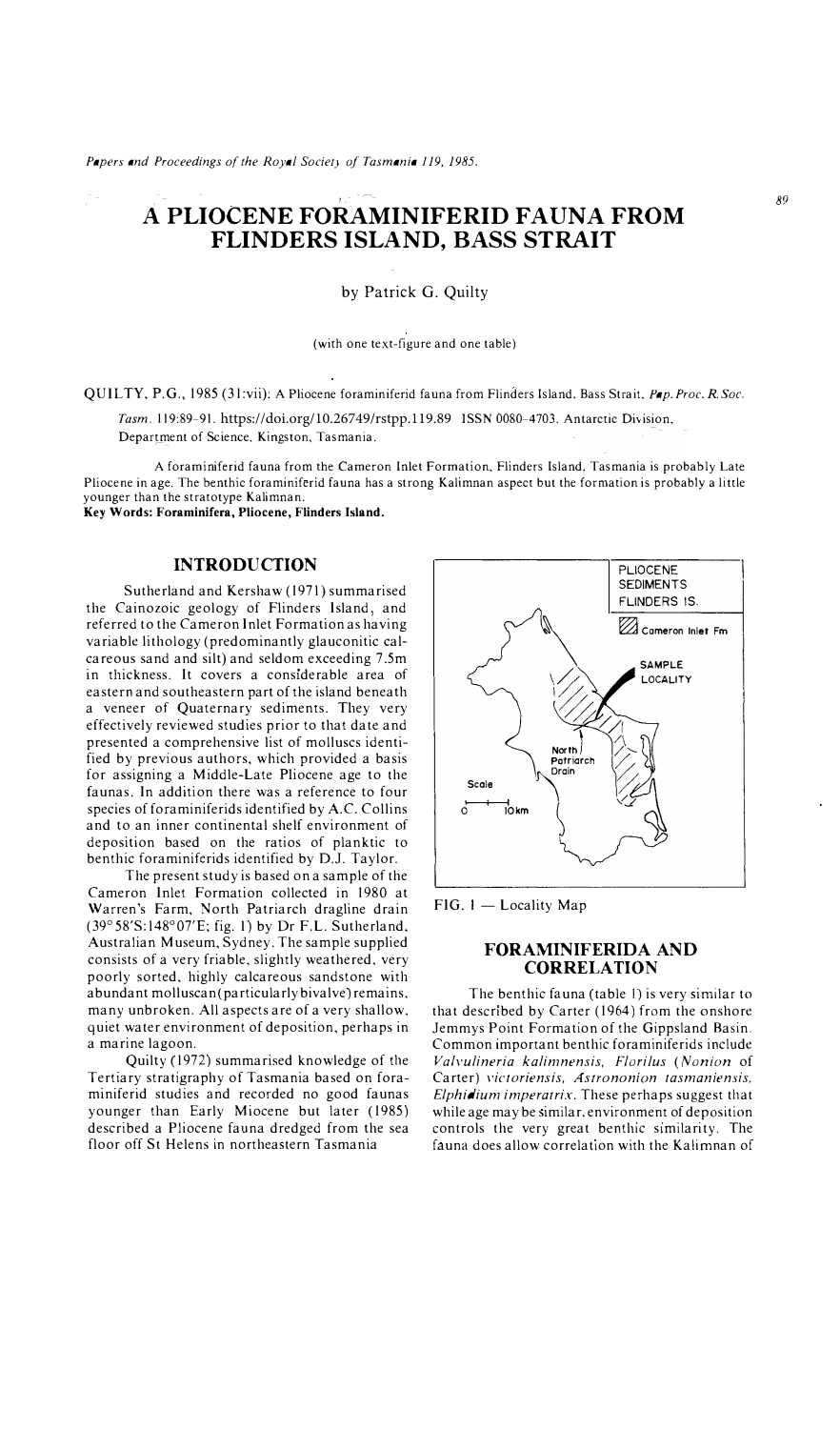*90 Patrick G. Quilty.* 

## **TABLE 1 FORAMINIFERIDA, CAMERON INLET FORMATION, FLINDERS ISLAND Benthic Foraminiferids**

 $\alpha$ 

|                                             | %              |                                                   | % |
|---------------------------------------------|----------------|---------------------------------------------------|---|
| <i>Valvulineria kalimnensis</i> (Parr)      | 13             | <i>Sigmoidella elegantissima</i> (Parker & Jones) |   |
| Lagena spp                                  | 9              | Lenticulina sp.                                   |   |
| Elphidium pseudonodosum Cushman             |                | Guttulina regina (Brady, Parker & Jones)          |   |
| Discorbinella bertheloti(d'Orbigny)         |                | Oolina sp.                                        |   |
| <i>Fissurina</i> spp                        | 5              | Pileolina sp.                                     |   |
| Cibicides thiara Stache                     | 5              | Crespinella sp.                                   |   |
| Astrononion tasmaniensis Carter             | 3              | Elphidium crassatum Cushman                       |   |
| <i>Guttulina communis</i> (d'Orbigny)       | 3              | E. jenseni (Cushman)                              |   |
| Rosalina mitchelli Carter                   | 3              | Siphotextularia cf. concava (Karrer)              |   |
| $R$ sp.                                     | 3              | Quinqueloculina intricata Terquem                 |   |
| Anomalinoides sp.                           | 3              | O. ?venusta Karrer                                |   |
| Elphidium imperatrix (Brady)                | 3              | Q. lamarckiana d'Orbigny                          |   |
| E. macellum (Fichtel & Moll)                | $\overline{2}$ | Guttulina pacifica (Cushman & Ozawa)              |   |
| <i>Notorotalia howchini</i> (Chapman, Parr  |                | <i>Polymorphina</i> sp.                           |   |
| & Collins)                                  | 2              | Bolivina sp.                                      |   |
| <i>Ouinqueloculina seminulum</i> (Linnaeus) | 2              | Cancris sp.                                       |   |
| <i>Pyrulina angusta</i> (Egger)             | 2              | Pileolina wiesneri (Parr)                         |   |
| Pileolina aff. australensis (H.A. & E.)     | 2              | Discorbinella planoconcavata $(C.P. & C.)$        |   |
| <i>Florilus victoriensis</i> (Cushman)      | 2              | <i>Planulinoides biconcavus</i> (Jones & Parker)  |   |
| Elphidium chapmani Cushman                  |                |                                                   |   |
| Gyroidina neosoldanii Brotzen               |                |                                                   |   |

## **Planktic foraminiferids**

|                                           | %  |                                         | %  |
|-------------------------------------------|----|-----------------------------------------|----|
| Globigerina bulloides d'Orbigny           | 38 | G. (Truncorotalia) crassaformis ronda   |    |
| Turborotalita quinqueloba (Natland)       | 34 | Blow                                    | 3. |
| Globorotalia (Truncorotalia) crassaformis |    | Globigerina rubescens decoraperta       |    |
| <i>crassaformis</i> (Galloway & Wissler)  | 13 | Takayanagi & Saito                      |    |
| Neogloboquadrina pachyderma               |    | Globorotalia (Truncorotalia) inflata    |    |
| (Ehrenberg)                               |    | (d'Orbigny)                             |    |
|                                           |    | Globigerina pachyderma (Ehrenberg) form |    |
|                                           |    | 1 of Keller 1978                        |    |

% indicates percentage of benthic or planktic species respectively

## **Planktic Percentage 23**

Singleton (1941) in the southeastern Australian Tertiary in benthic (and thus dominantly environmental) terms.

While the planktic fauna makes up 23% of the total, diversity is low and many key forms in major zonal schemes (e.g. that of Blow, 1969) are absent. This fauna lacks keeled globorotaliids, sphaeroidinellids, pulleniatinids and *Globigerin* $oides$ . Species present include *Globorotalia inflata*, G. *crassajormis, Globigerina bulloides* and G. *rubescens decoraperta.* These allow correlation with Blow's N20 or N21, that is mid or Late Pliocene, although for reasons given below, the Late Pliocene age is preferred.

The Kalimnan age determination for the Cameron Inlet Formation based on foraminiferids could be seen as being in conflict with the age based on molluscs which suggest an age slightly younger than Kalimnan (Darragh and Kendrick, 1971) because of the high proportion of living species therein. Darragh and Kendrick suggested a "Middle to Upper Pliocene" age. Darragh (1985) referred the Cameron Inlet Formations mollusc fauna to his Molluscan Assemblage XVII and regarded it as Late Pliocene, noting that no diagnostic foraminiferids have been recovered and that no southeastern Australian stage name is appropriate.